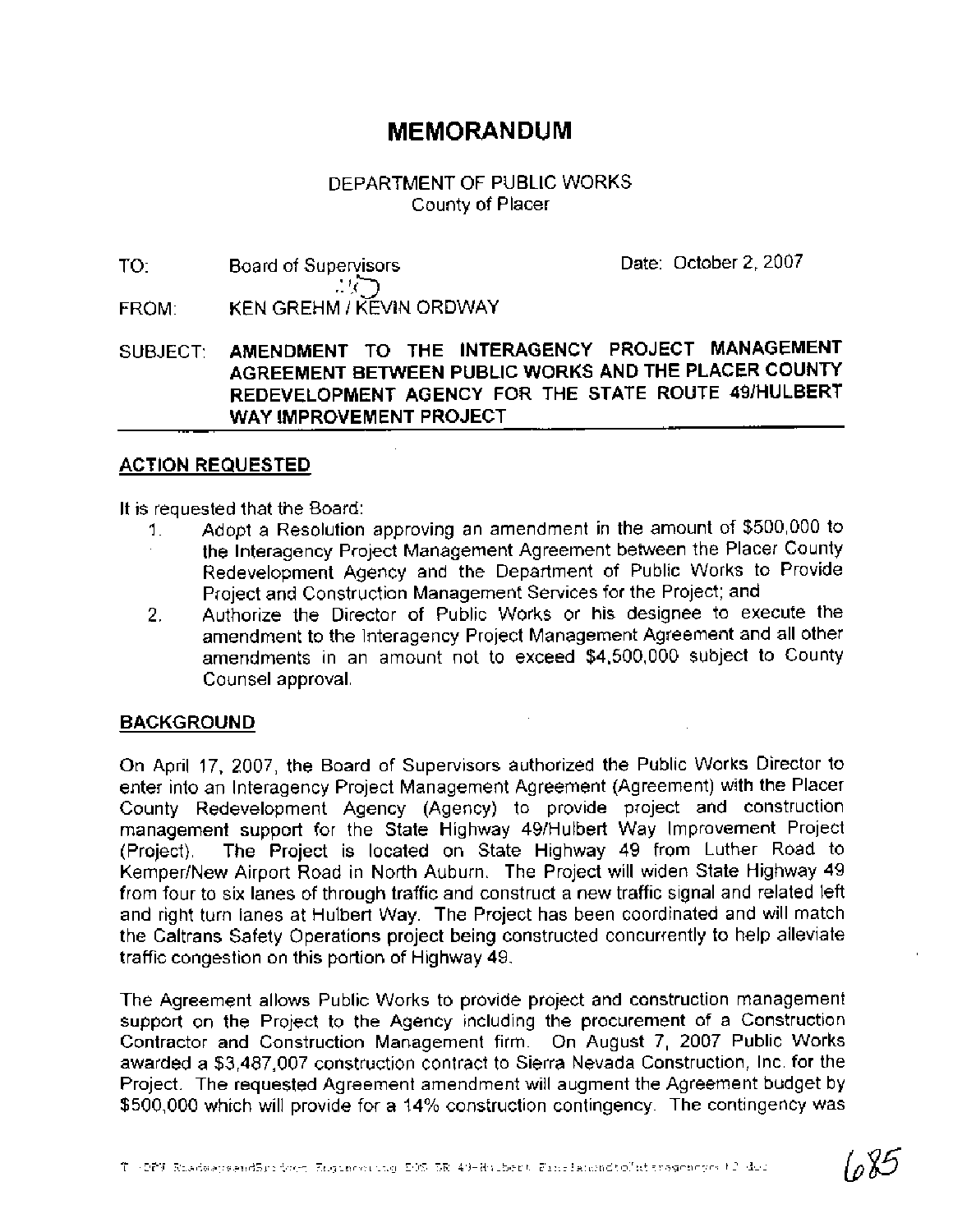affected by the \$3,487,007 bid and the fact that the previously awarded construction management contract was higher than anticipated. The Agency has sufficient funds budgeted in its fiscal year 07/08 budget for the North Auburn Redevelopment Project Area to fully fund the Project, including this amendment.

#### **FISCAL IMPACT**

The Agreement has been amended to an amount not to exceed \$4,500,000. The Agency has received a \$1,888,397 California Over the Counter Block grant award and an California Infrastructure Bank Ioan in the amount of \$1,500,000 to support the The remaining Project funds are derived from budgeted North Auburn Project. Redevelopment Project Area Tax Increment Funds and developer contributions. There is no impact to the County's General Fund.

#### **ENVIRONMENTAL**

The Planning Commission approved the Environmental Impact Report for Auburn Plaza and the Project on April 14, 2005. A Finding of No Significant Impact was determined under the National Environmental Policy Act (NEPA). This administrative action to finance the Project does not constitute a separate project under California Environmental Quality Act quidelines, section 15378(b)(3) and is exempt from NEPA per 24 CFR Part  $58.34(a)(1)$  and  $(a)(3)$ .

Attachments: Resolution **Draft Amendment** 

סאצון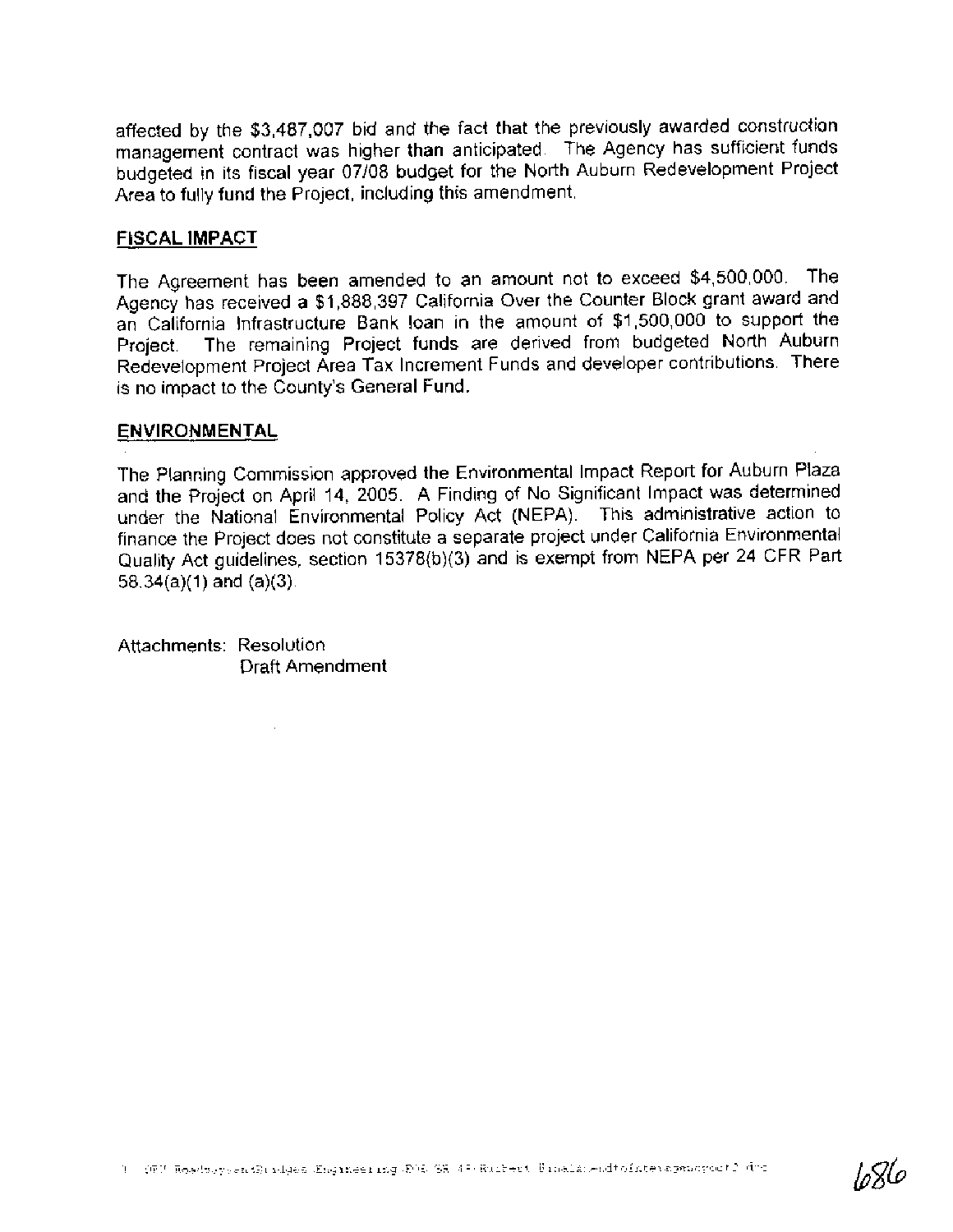Before the Board of Supervisors County of Placer, State of California

In the matter of:

Adopt a Resolution approving an amendment to the Resol. NO: ................................ lnteragency Project Management Agreement between the Placer County Redevelopment Agency and Public Ord. NO: ................................... Works to Provide Project and Construction Management Services for the Project; and Authorize First Reading: ..................... the Director of Public Works to execute the amendment to the lnteragency Project Management Agreement and all other amendments subject to County Counsel approval.

The following Resolution was duly passed by the Board of Supervisors

of the County of Placer at a regular meeting held October **2,2007** ,

by the following vote on roll call:

Ayes:

Noes:

Absent:

Signed and approved by me after its passage.

Attest:

Chair, Board of Supervisors

Clerk of said Board

BE IT RESOLVED by the Placer County Board of Supervisors as follows:

WHEREAS, the Placer County Public Works Department (Public Works) provides support to the Placer County Redevelopment Agency (Agency) to staff, administer, and manage bidding, design, and construction on various capital projects funded by the Agency; and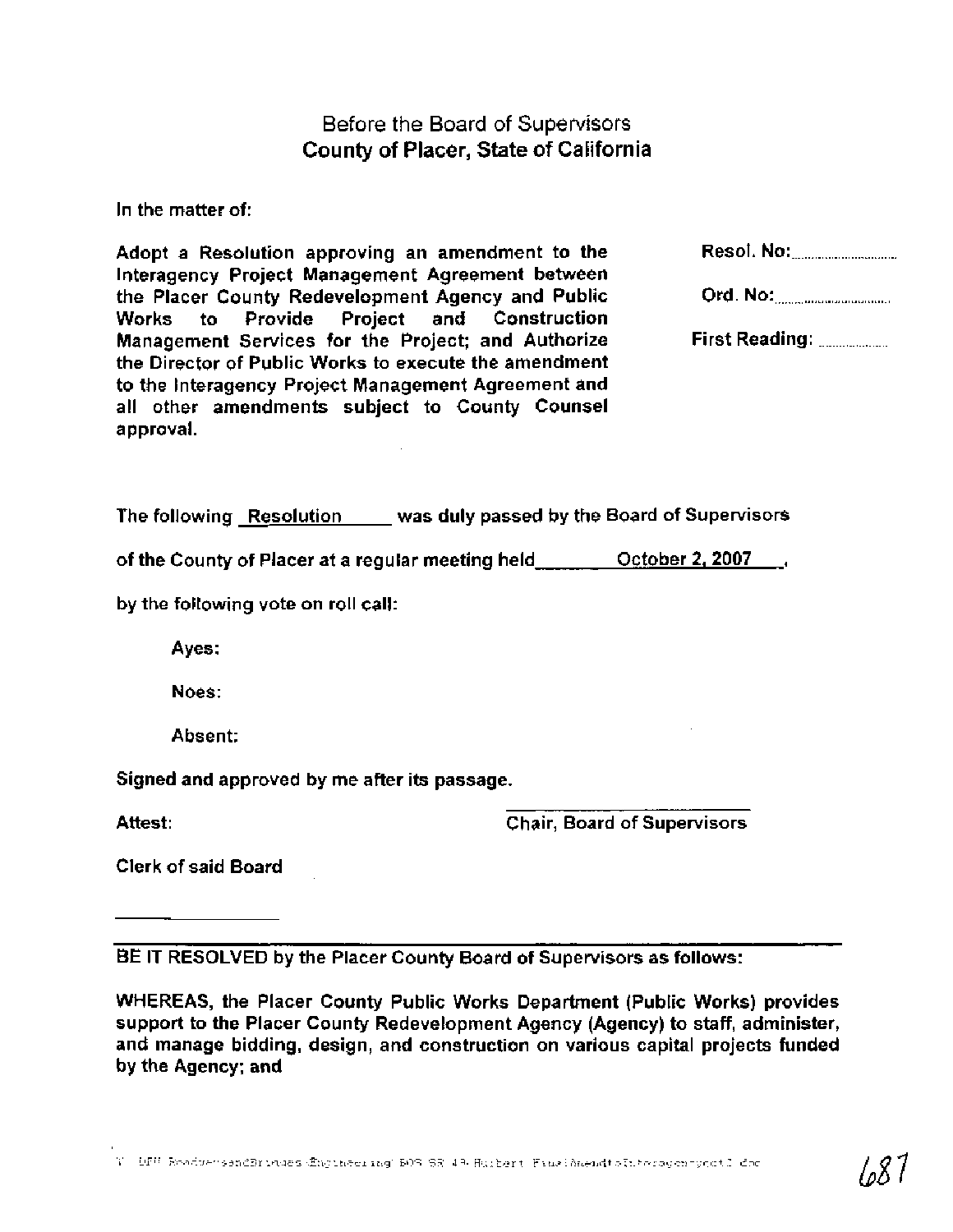WHEREAS, on April 17,2007, the County Board authorized the Public Works Director to enter into an lnteragency Project Management agreement with the Agency for the project and construction management services for the State Highway 49lHulbert Way improvement project (Project); and

WHEREAS, on January 10, 2006, the Board of Supewisors and Agency Board made the findings required by Section 33445 of the Community Redevelopment Law to permit the Agency to pay for the costs of public improvements; and

WHEREAS, the Planning Commission approved the Environmental Impact Report for Auburn Plaza and the Project on April 14, 2005. A Finding of No Significant lmpact was determined under the National Environmental Policy Act (NEPA). This administrative action to finance the Project does not constitute a separate project under California Environmental Quality Act guidelines, section 15378(b)(3) and is exempt from NEPA per 24 CFR Part 58.34(a)(1) and (a)(3); and

NOW, THEREFORE, BE IT RESOLVED by the Board of Supervisors of the County of Placer that after due consideration of the facts presented, the findings including but not limited to the environmental findings regarding this action, as stated in the staff report that accompanies this resolution are approved.

BE IT FURTHER RESOLVED by the Board that the amendment to the lnteragency Project Management Agreement between the Agency and the County of Placer Department of Public Works is approved and the Director of Public Works or his designee is authorized to execute the amendment and all related amendments in a not to exceed amount of \$4,500,000, subject to County Counsel review.

BE IT FURTHER RESOVLED by the Board that this resolution shall become effective immediately upon adoption.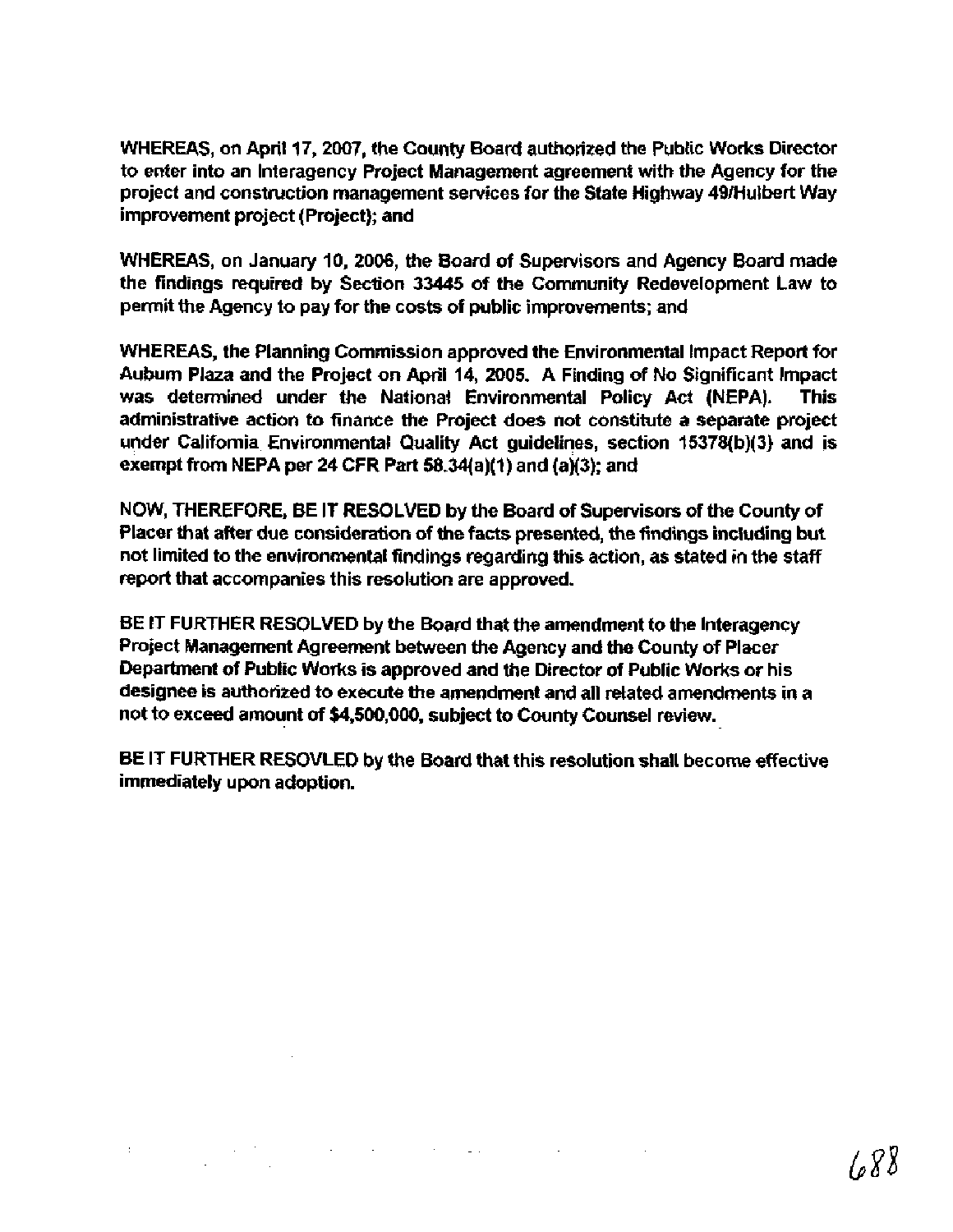# Project: **Mulbert Way Signal and Road Improvement Area of Benefit Project Administerjag Agency: Placer County Redevelopment Agency Description: Interagency Project Management Agreement AGREEMENT AMENDMENT NO. 1**

THIS AGREEMENT, originally made at Auburn, California, entered into and approved by the Placer County Redevelopment Agency Board on April 17, 2007 and effective July 1, 2007, and as may be subsequentIy amended from time to time, by and between the Placer County Redevelopment Agency ("Agency"), and Placer County, a political subdivision of the State of California ("County"), is amended as follows:

I. **Section 12. Funding Sources and Reimbursement. This section shall be replaced in its entirety with the following language:** 

DPW acknowledges and agrees that Agency approval is required for all Project expenditures. Expenditures outside the scope of this Agreement shall require the prior written approval of Agency. The Parties acknowledge and agree that unless otherwise expressly agreed upon in writing, Agency shall have no obligation to provide funding for the Project or otherwise to County pursuant to this Agreement in excess of \$4,500,000.

DPW acknowledges that it currently holds the sum of \$183,945 in Developer contributions for the Project **("Prior Contributions").** DPW shall use the Prior Contributions prior to requesting reimbursement fiom Agency for Project costs. The Parties agree that the Prior Contributions are included within the total Project budget set forth in Table A. Agency shall collect **a** minimum cash contribution of \$300,000 in fair share payments fiom Developer ("Developer Payment") prior to the award of the Project construction contract. Agency shall reimburse DPW for Project costs actually incurred in the maximum amount of \$4,500,000 in accordance with the budget set forth in Table A. The Developer Payment is included with the foregoing sum. Agency shall reimburse DPW within **thirty (30) days** following Agency receipt of DPW invoices submitted monthly and accompanied by such documentation as Agency may reasonably require. DPW invoices shall identify the time period covered by the invoice, a description of the work performed, and the costs incurred.

Notwithstanding the foregoing, the Parties agree that DPW has no funding that is available for this project. Project overmns shall be the sole responsibility of the Agency.